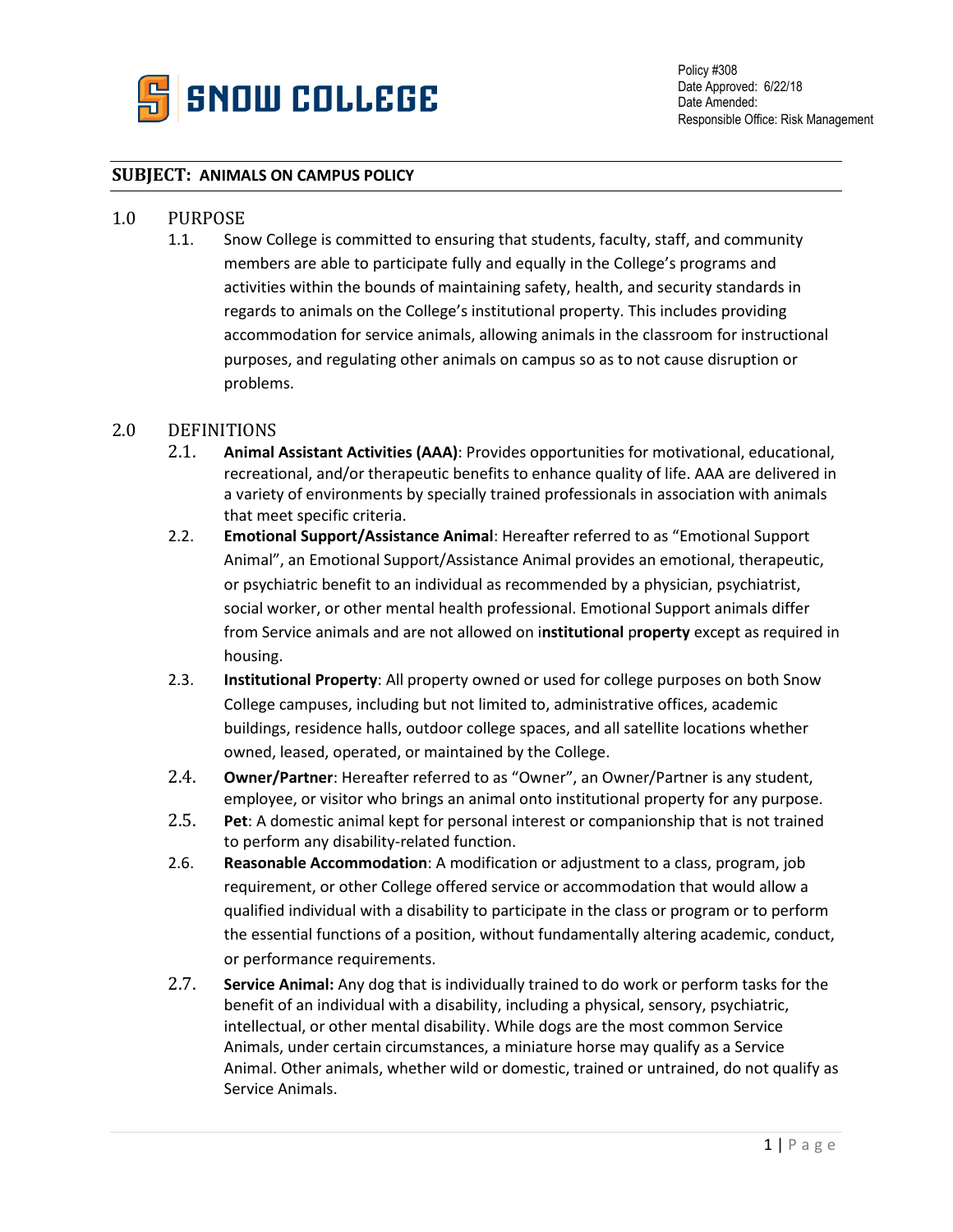

## 3.0 POLICY

- 3.1. In compliance with the Americans with Disabilities Act (ADA) and other applicable federal and state law, Snow College allows persons with disabilities to bring Service Animals that have been trained to perform work or tasks for a person with a disability onto institutional property.
- 3.2. In some cases, Emotional Support/Assistance Animals that do not qualify as Service Animals may be permitted in Snow College housing, if shown to be necessary to afford a student with a documented disability an equal opportunity to use and enjoy college housing. Approval for an Emotional Support /Assistance Animal is obtained through the Accessibility Resource Center.
- 3.3. Animals used for approved instructional purposes or college-sponsored therapy purposes may also be allowed on college property as approved on a case-by-case basis.
- 3.4. Recognizing that the college is part of the surrounding neighborhood and community, animals walking around or across outdoor college spaces are allowed, providing that they are accompanied and appropriately restrained by their Owner and comply with all applicable laws and regulations including vaccination, licensure, animal health, and leash laws. Such animals are not permitted to enter buildings. Individuals walking their pets around or across outdoor college spaces are responsible for the immediate removal of their pet's waste.
- 3.5. Animals are prohibited from all college athletic playing fields and turf with the exception of service animals who are allowed based on a college experience need.
- 3.6. Owners of authorized animals are required to adhere to any local, state and federal animal laws including but not limited to:
	- 3.6.1. An authorized animal must be kept under control by the Owner at all times by means of a harness, leash, or tether, unless these devices interfere with the service animal's work or the person's disability prevents use of these devices. In that case, the person must use voice, signal, or other effective means to maintain control of the animal.
	- 3.6.2. It must be ensured that the animal relieves itself in an appropriate area, and waste must be cleaned up and disposed of properly by the Owner. Any indoor accident must be cleaned up immediately.
	- 3.6.3. The animal must be licensed and vaccinated in accord with all applicable laws and proof of compliance must be available when on institutional property.
	- 3.6.4. Health code laws prohibit animals in kitchen/food preparation areas.
- 3.7. If an animal's behavior is disruptive to College programs, activities or services, poses a threat to the health and/or safety of others, or displays threatening behavior, the animal may be removed from institutional property. Owners and other persons who do